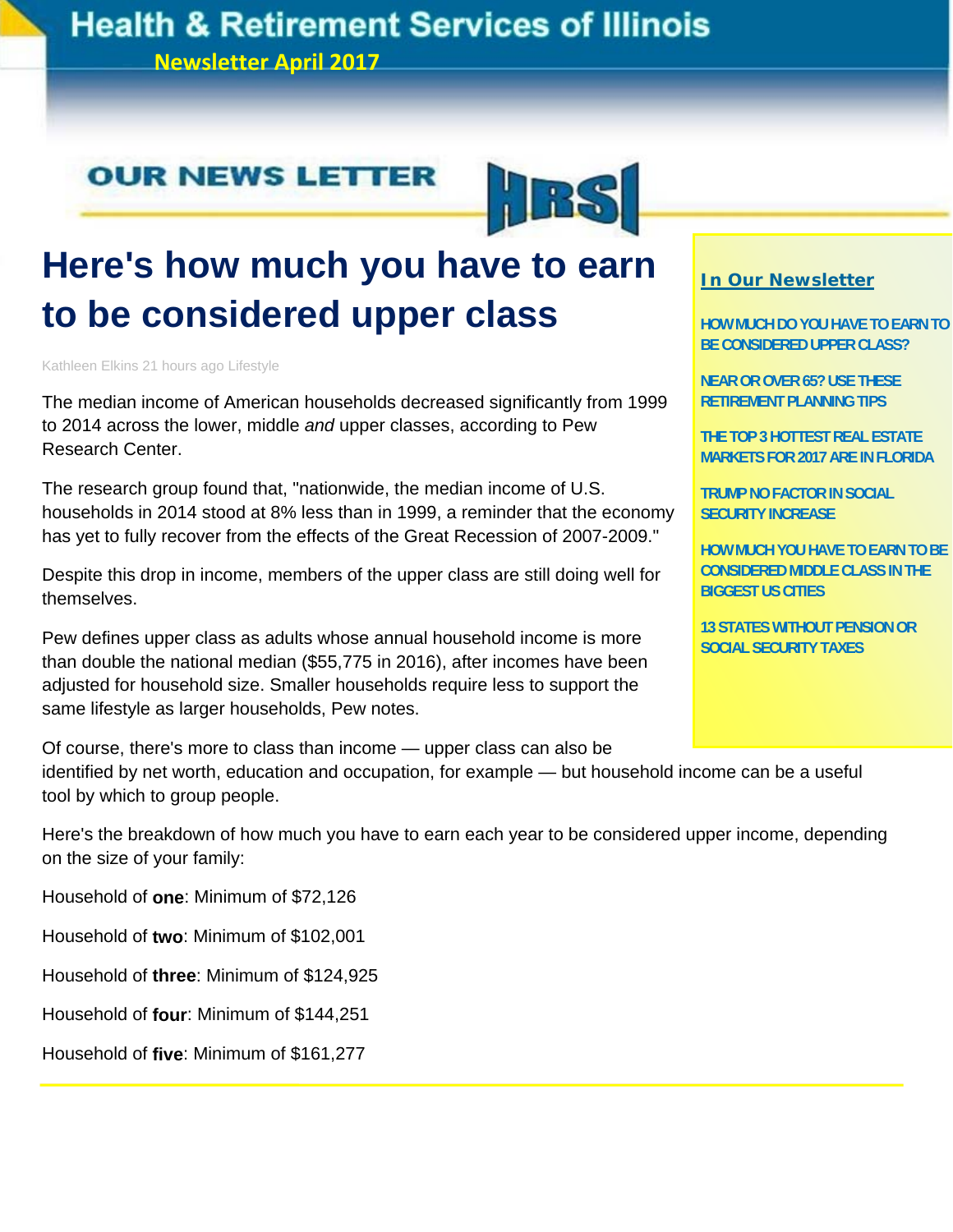# **Retirement Saving Tips for 65-Year-Olds and Over**

By Denise Appleby | Updated March 30, 2017

The common age for retirement used to be 65, but times have changed. Even the Social Security Administration (SSA) has increased the age at which full retirement benefits are available. With the shift from defined-benefit plans to defined-contribution plans – and many savings programs not producing projected returns – individuals may need to postpone the date they start to receive Social Security and other retirement benefits. They may also have to live a retirement that is quite different from the one they envisioned.

Even for those who are financially secure, reaching age 65 does not always mean time to retire. Many 65-year-olds love their jobs and want to continue working. See *What's the Minimum I Need to Retire?*  How do you decide when it's the right time?

## Determine Your Readiness

If your employer's policy is to offer retirement at age 65, consider whether you are really ready to retire from a psychological and financial perspective. If not, consider whether you want to ask your employer to allow you to work a few more years, or if you prefer to be hired as a consultant. You want to do this at least a year before you reach age 65, as some employers start the retirement process early. Many employers are now focusing on hiring and retaining employees who are experienced and 'know the business' to strengthen their intellectual banks.

Staying on as a salaried employee not only means that you continue to receive a steady income, but also that if your employer has a health plan, you will continue to receive health coverage and other benefits. On the other hand, going the consultant route offers you more flexibility and could allow you to have more of a working-retirement, thereby enjoying both options at the same time.

## Create a Budget

Retirees who have saved up for many years can feel that reaching retirement age means it's time to enjoy the fruits of their labor. Fair enough, but the risk is that people can go overboard and spend it all in a few years. To avoid falling into this trap, budget your expenses. Be sure to include non-traditional expenses that you plan to incur, such as extra travel. This will help you to make a realistic determination of how easily you can afford some of those future plans. Once you are no longer working, a budget is even more important, as your income will likely come from your savings, Social Security and any pension balance you may have.

"An easy way to do a budget is to take out your most recent pay stub(s). Look at the net pay amount  $$ after all deductions have been made. Convert that to a monthly number. Add or subtract amounts that will be different in retirement; usually, this number doesn't change much. If anything, it goes up to account for more travel," says William DeShurko, chief investment officer, Fund Trader Pro, in Centerville, Ohio. "If you have to budget down to every expenditure, don't retire. You can't be 'cutting it close' with a 30- or 40-year period of spending ahead of you."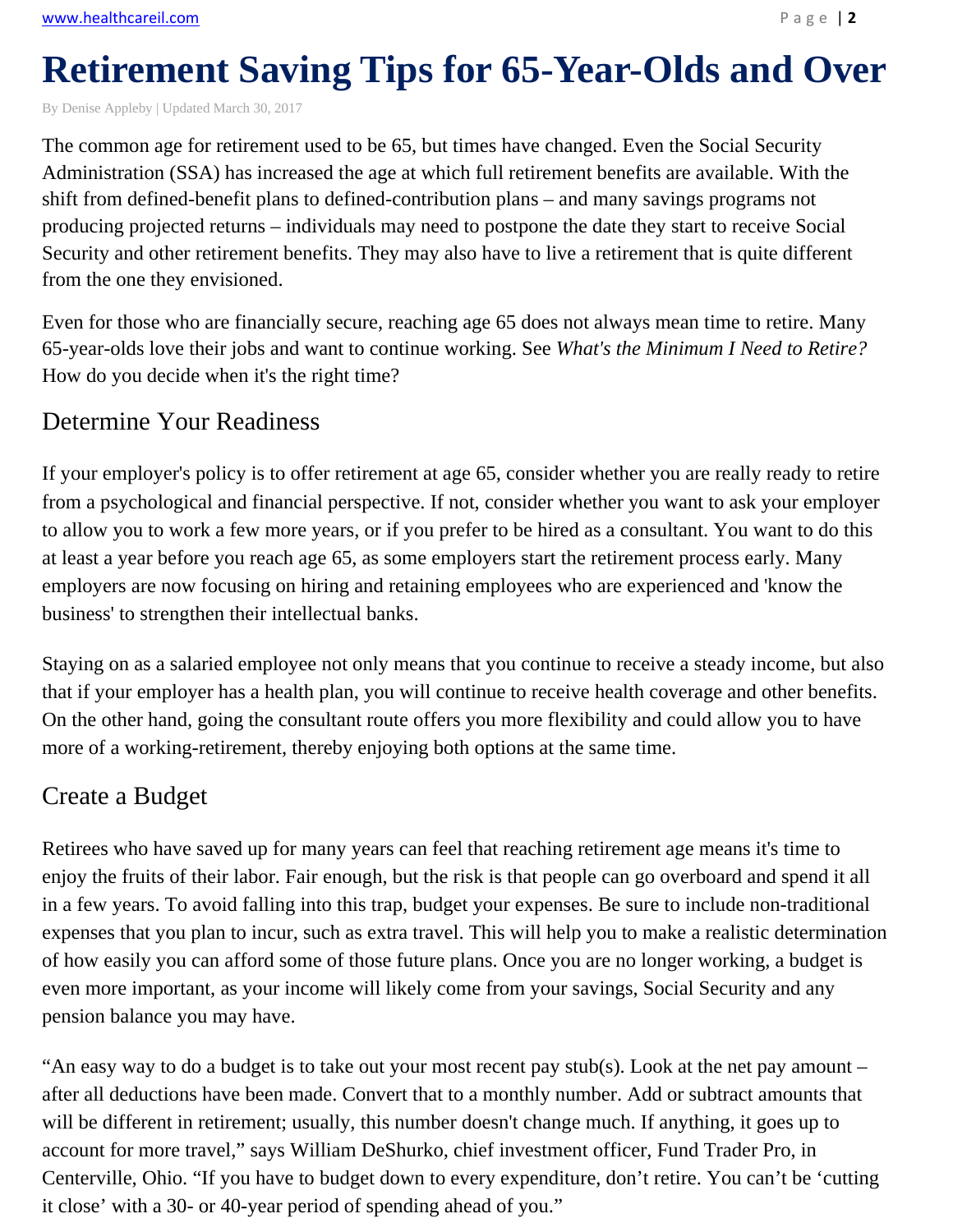## Determine the Best Time to Take Social Security

Social Security is usually included in an individual's financial projections for retirement. One key decision when factoring Social Security into your equation is to determine whether you will receive full or reduced benefits. If you were born before 1938, you are eligible to receive full retirement benefits from the SSA at age 65. If you were born in 1938 or afterward, your full retirement is determined by how long after 1937 you were born. See the following table for details.

| Age to Receive Full Social Security Benefits |                                                               |
|----------------------------------------------|---------------------------------------------------------------|
| Year of Birth                                | <b>Full Retirement Age</b>                                    |
| 1937 or earlier                              | 65                                                            |
| 1938                                         | 65 and 2 months                                               |
| 1939                                         | 65 and 4 months                                               |
| 1940                                         | 65 and 6 months                                               |
| 1941                                         | 65 and 8 months                                               |
| 1942                                         | 65 and 10 months                                              |
| 1943-1954                                    | 66                                                            |
| 1955                                         | 66 and 2 months                                               |
| 1956                                         | 66 and 4 months                                               |
| 1957                                         | 66 and 6 months                                               |
| 1958                                         | 66 and 8 months                                               |
| 1959                                         | 66 and 10 months                                              |
| 1960 and later                               | 67                                                            |
| $\sim$ $\sim$ $\sim$                         | $\mathbf{r}$ $\mathbf{r}$ $\mathbf{r}$ $\mathbf{r}$<br>$\sim$ |

*NOTE: People who were born on January 1 of any year should refer to the previous year.*

If you take Social Security benefits before you reach your full retirement age, your annual benefits will be lower than if you waited until you reached full retirement age. If you do not need the payments when you reach full retirement age, consider waiting until 70 to garner the maximum possible benefit. Waiting any longer will not raise what you'll receive.

"Factors that drive when it is best to take Social Security include the historical income of you and your spouse, your ages and life expectancy. Most adults who are healthy would benefit from suspending their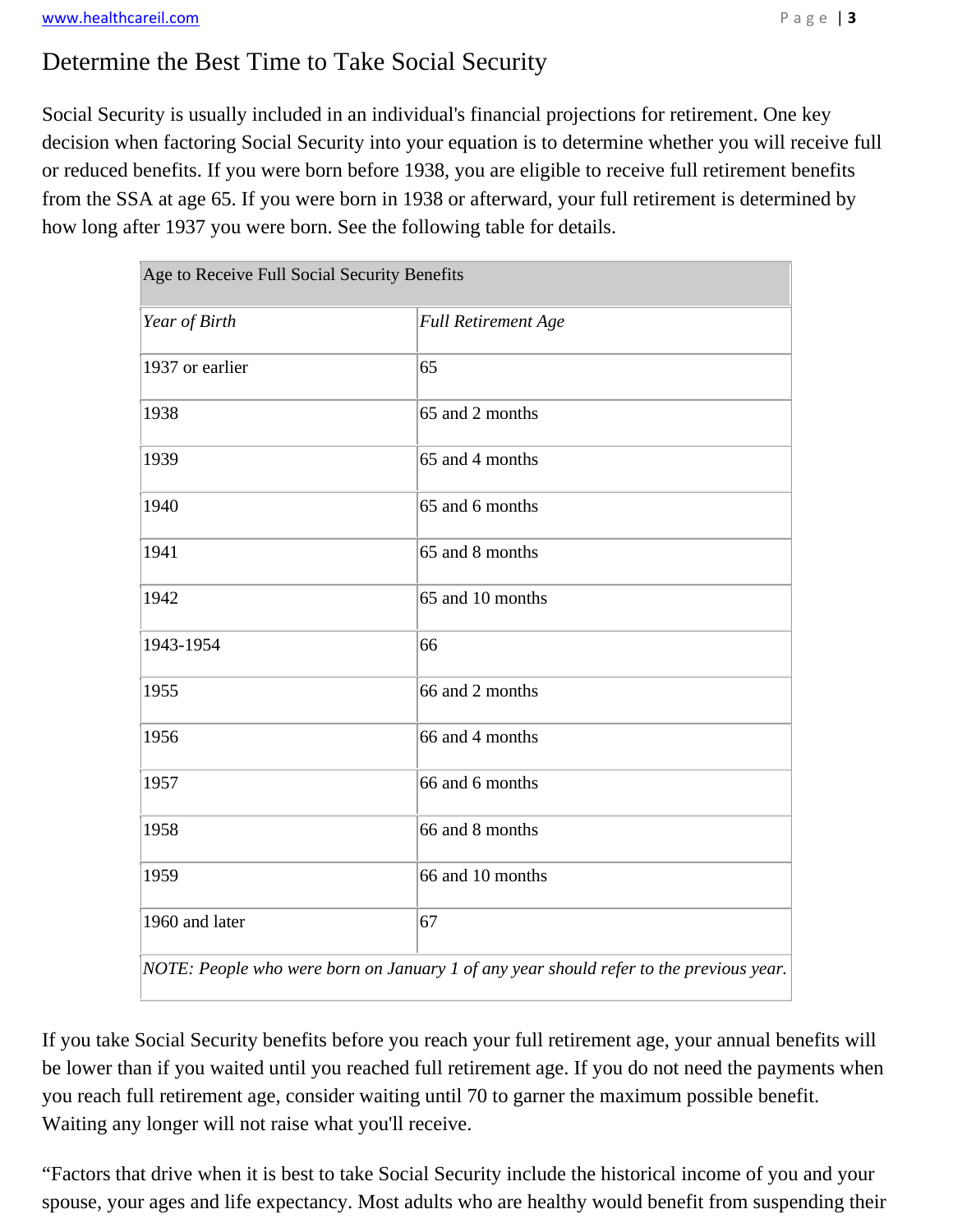Social Security until they reach age 70," says Mark Hebner, founder and president, Index Fund Advisors, Inc., in Irvine, Calif., and author of "Index Funds: The 12-Step Recovery Program for Active Investors." "There are online resources for investors to help them maximize their potential Social Security payout."

To get a complete understanding of your Social Security benefits, including determining how much you are projected to receive, visit the SSA website.

## Sign Up for Medicare

Medicare can be used to cover certain medical-related expenses instead of using your savings to cover those amounts. Medicare provides hospital insurance – for in-patient care and certain follow-up care – and medical insurance coverage for physician services that are not covered under the hospital insurance.

Medicare is available to individuals who are age 65 and older. (The age can be younger for individuals who are disabled or have permanent kidney failure.) The medical portion of the insurance is available at a premium and is optional. Therefore, if you are covered by a health plan at work, you may not need the medical portion; or you can compare the cost and features of both and choose the one that is most suitable for you. The hospital insurance is available at no additional costs to you, as you have already paid for it as part of your Social Security taxes while you were working.

Even if you will not retire at age 65, you may still want to consider signing up for Medicare, as it may cost you more if you sign up later. See *Medicare 101: Do You Need All 4 Parts?*

### Use Your Home for Income

If you own a large home, it may be time to consider whether you should move to a smaller home that is less costly to maintain and/or to an area where the cost of living is lower. Selling your house could provide some additional funds to add to your retirement nest egg.

If you are not willing to move or sell your home, but need additional income, consider whether a reverse mortgage is a suitable option for you. Under a reverse mortgage program, the lender will use the equity in your home to provide you with tax-free income. Before applying for a reverse mortgage, be sure to ask as many questions as possible, including how much in fees will be incurred, the terms of the mortgage and your receipt-of-payment options. Learn more in *The Reverse Mortgage: A Retirement Tool.*

## Managing Your Income

If you need to take income from your savings to finance your retirement, take steps to ensure that you minimize taxes and maximize what you get to keep. Your unique financial profile will determine the most opportune time to use certain types of income, but from a general perspective, withdrawals from tax-deferred accounts such as traditional IRAs and employer-sponsored (tax-deferred) plans should occur during the years when your income tax rate is lower. This will help to minimize the amount of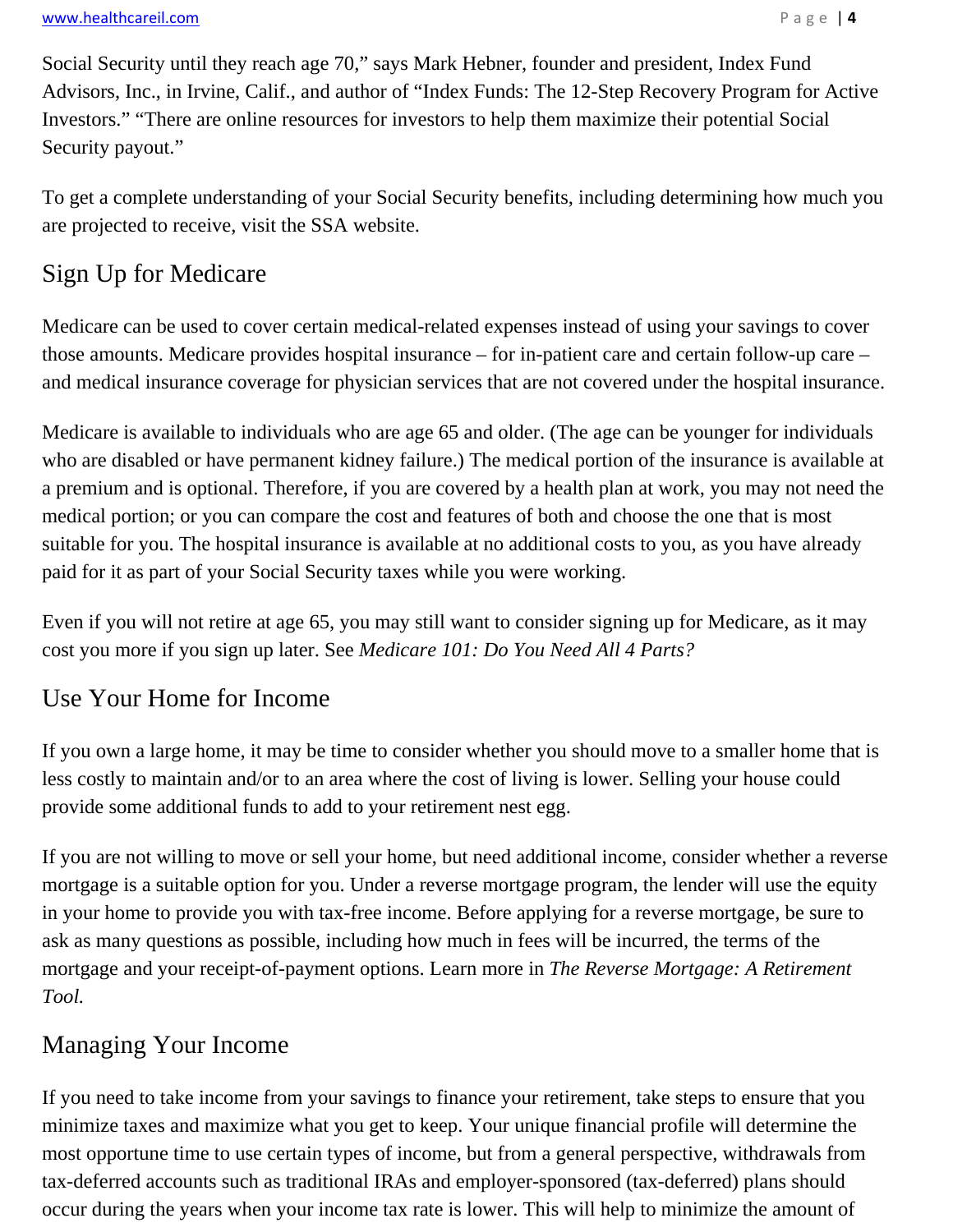income tax you owe on those amounts. Of course, if you are of required minimum distribution (RMD) age, you must satisfy your RMD amounts from those accounts regardless of your tax rate. *Taxes on Retirement Assets: How to Pay Less* has the details.

## The Bottom Line

You will likely read lots of advice about timing your retirement and ways to manage your income. One of the best rules is to remember that there is no one-size-fits-all solution. Working with a financial planner and/or retirement counselor can help you design a solution tailored to your needs and income. Ideally, start planning for retirement as early as possible and don't forget to rebalance your investment portfolio as often as is necessary. Your financial planner can plan for the best strategy and time.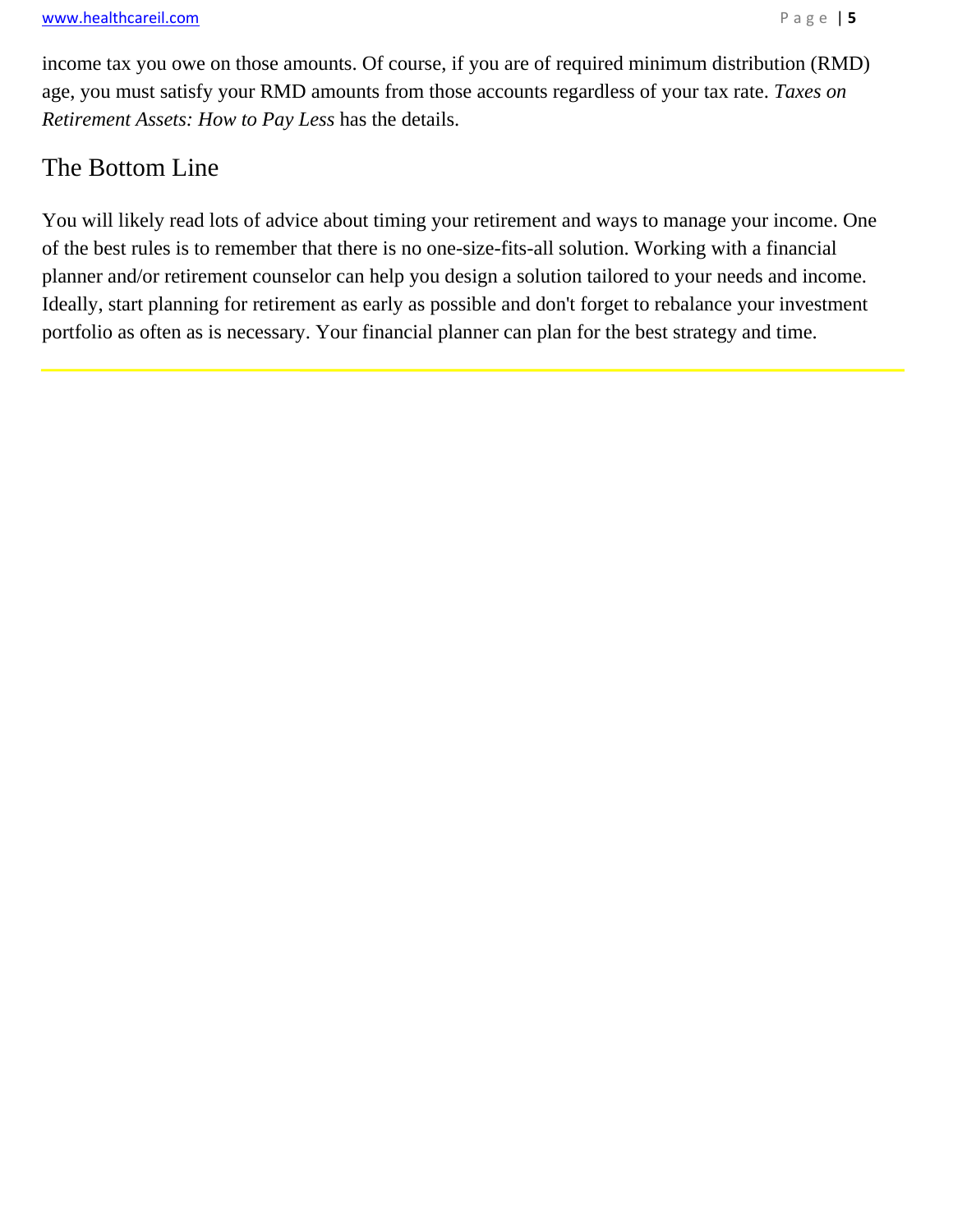## **The Top 3 Hottest Real Estate Markets for 2017 Are in Florida**

COASTAL Lauren Phillips, Coastal Living Tue, Mar 28

Trulia recently published its **list of the 10 hottest real estate markets to watch in 2017,** and-no surpriseseveral coastal markets made the list. Trulia based its ranking of the 100 largest metro areas across the country on five criteria: a high search interest, a decreasing rate of vacancy, high affordability, a high rate of job growth, and a high population of people happy with the outcome of the presidential election.

The "hottest" markets vary depending on who you talk to-**Zillow's ranking of the hottest markets of the year** looked very different. But if you're looking for coastal real estate in an affordable city that has few people moving out of it, this list of the hottest coastal markets of 2017 might offer some suggestions. If you're looking to capitalize on the **recovering housing market** and purchase your dream coastal escape, consider these hot markets:

## **1. JACKSONVILLE, FLORIDA**

Number one overall and number one on the coastal list, Jacksonville has a high rate of job growth and high interest from out-of-towners looking to move there. Best of all, it's more affordable than other, similar markets in the state.

## **2. CAPE CORAL-FORT MYERS, FLORIDA**

Coming in at number two both overall and for coastal metro areas, the Cape Coral-Fort Myers area on Florida's Gulf Coast has the fourth-highest rate of job growth in the country and a falling vacancy rate as people flock to its sunny shores.

## **3. DELTONA-DAYTONA BEACH-ORMOND BEACH, FLORIDA**

Number three for coastal areas and number three overall on Trulia's list, this area on Florida's Atlantic side has a rate of job growth to match the Cape Coral-Fort Myers area and a great ratio of people looking to move there vs. people looking to move away-not to mention its long, sunny days and high temperatures year-round.

## **4. TAMPA-ST. PETERSBURG-CLEARWATER, FLORIDA**

The Tampa-St. Petersburg-Clearwater metro area is on the Tampa Bay, on Florida's Gulf side. It came in at five overall but is number four for coastal areas, with great job growth and affordability.

## **5. CHARLESTON-NORTH CHARLESTON, SOUTH CAROLINA**

Charleston has been in the spotlight as a tourist hotspot so much lately that it's not surprising that it's also a great place to move. Ranked number seven overall and number five for coastal areas, this Lowcountry port city has a huge number of people looking to move there (while few are looking to move away), good affordability, and decent job growth-and **an amazing culinary scene.**

The next five coastal cities share the previous five's high interest, good affordability, and job growth. Read on for the next best coastal areas to live:

#### **6. NORTH PORT-SARASOTA-BRADENTON, FLORIDA**

#### **7. WEST PALM BEACH-BOCA RATON-DELRAY BEACH, FLORIDA**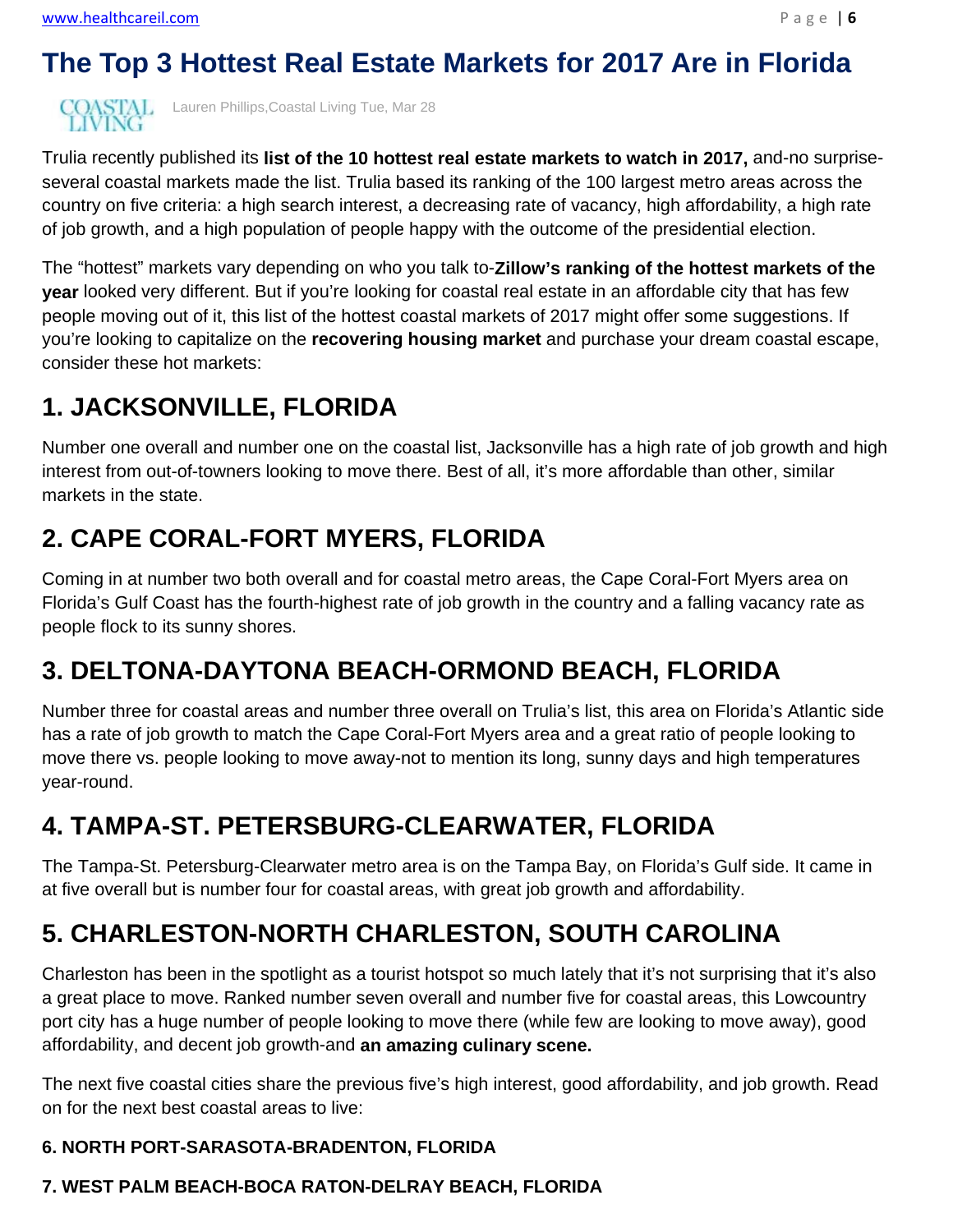#### **8. FORT LAUDERDALE-POMPANO BEACH-DEERFIELD BEACH, FLORIDA**

**9. NEW ORLEANS-METAIRIE, LOUISIANA**

#### **10. SAN DIEGO-CARLSBAD, CALIFORNIA**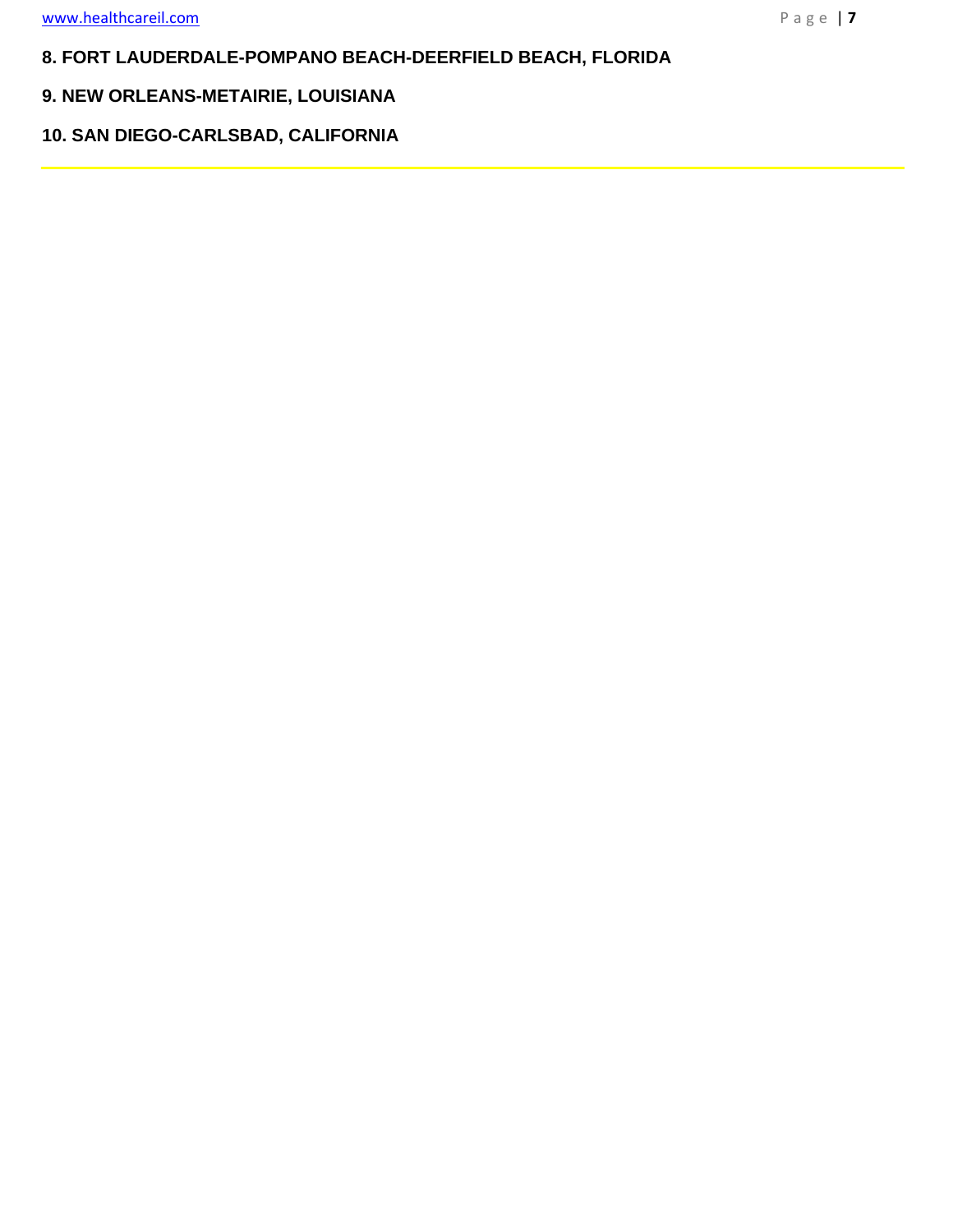## **AP FACT CHECK: Trump no factor in Social Security increase**

By The Associated Press WASHINGTON — Mar 28, 2017

Idely circulated online reports crediting President Donald Trump for 2017 increases in retirees' Social Security checks don't accurately portray how the system works.

Social Security payments are based on a government measure of inflation, and are set automatically without any involvement of the White House. This year's numbers were announced by the Social Security Administration in October, before Trump was elected and took office.

Some of the online stories accurately use numbers from Social Security's website, showing that the 0.3 percent increase for this year brings the average monthly benefit amount to \$1,360 for an individual retiree and \$2,260 for a couple.

But the figures are not, as one version said, Trump's "first move to fulfill his campaign promise" to protect Social Security.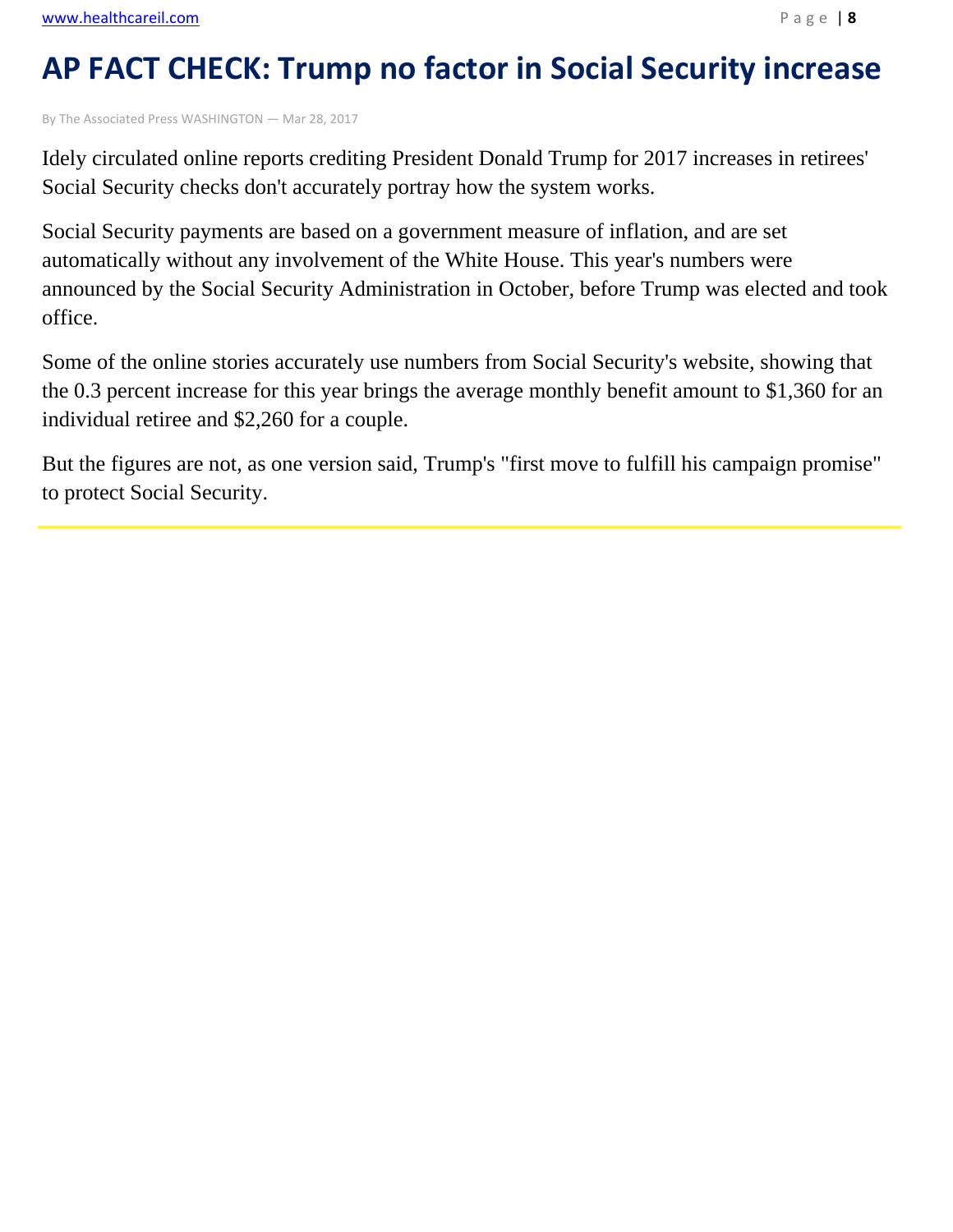# **How much you have to earn to be considered middle class in the biggest US cities**



Kathleen Elkins March 28, 2017

How much you have to earn to be considered middle class in the biggest US

In a 2016 report, Pew Research Center details exactly how much you need to earn to qualify as middle class. (Though income is just one part of class, it's a crucial element and one that's easy to measure and track.) Here's the national middle-income range for various household sizes:

Household of **one**: \$24,042 to \$72,126

Household of **three**: \$41,641 to \$124,925

Household of **five**: \$53,759 to \$161,277

However, the middle-income range varies depending on where you live, Pew notes: "Because the prices of goods and services in a metropolitan area are typically different from the prices nationally, it is necessary to adjust household incomes in each area for that difference in the cost of living. By this process, the incomes of households in relatively expensive areas are adjusted downward and the incomes of households in relatively cheaper areas are adjusted upward."

Pew provided CNBC with the middle-income range across more than 200 metro areas. Below, we've highlighted how much you have to earn each year to be considered middle class in some of the largest US cities:

#### **Boston, Massachusetts**

Household of **one**: \$26,663 to \$79,987

Household of **three**: \$46,180 to \$138,541

Household of **five**: \$59,619 to \$178,855

#### **Memphis, Tennessee**

Household of **one**: \$22,143 to \$66,427

Household of **three**: \$38,351 to \$115,055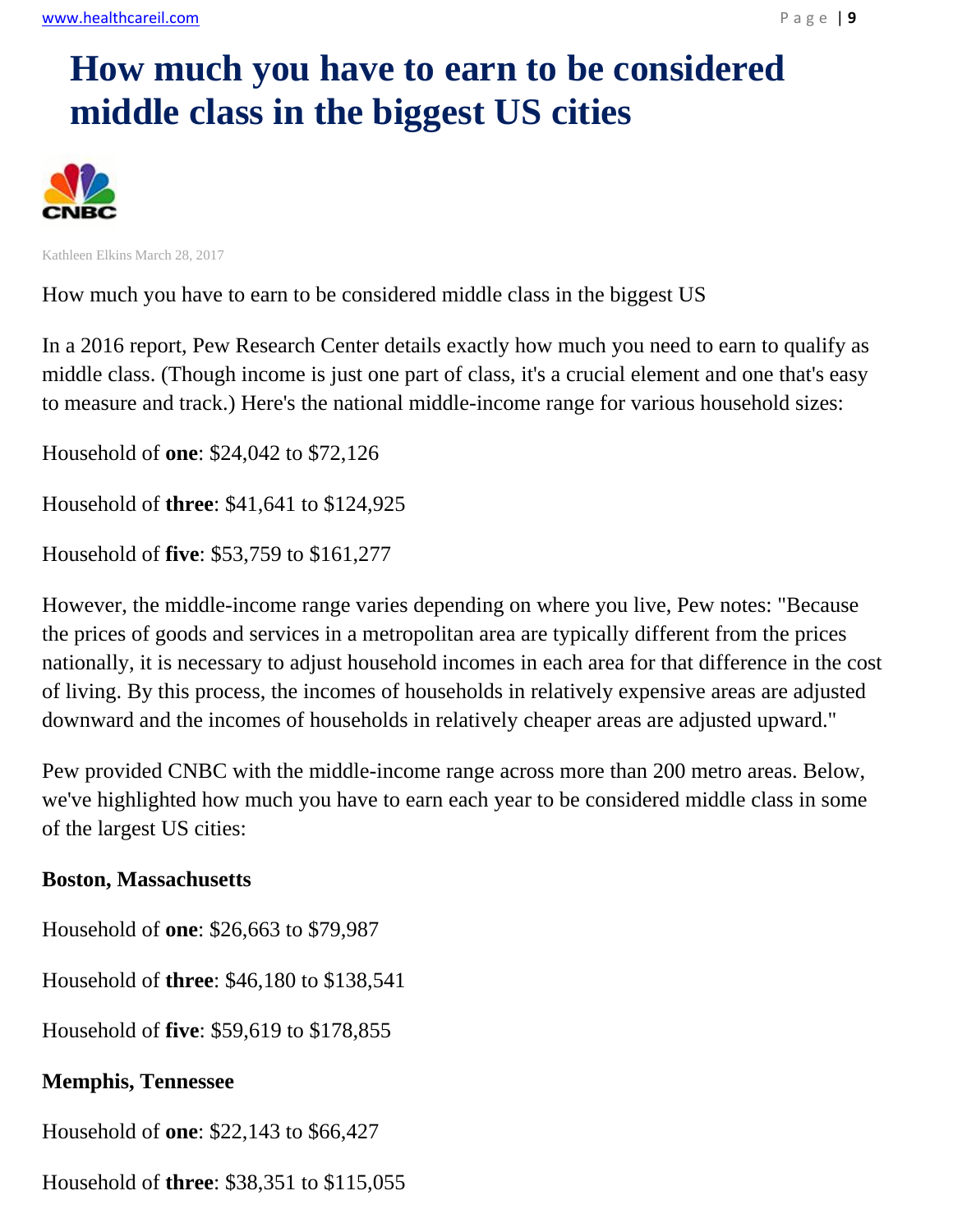#### www.healthcareil.com Page | **10**

Household of **five**: \$49,512 to \$148,535

#### **Washington, D.C.**

Household of **one**: \$28,802 to \$86,406

Household of **three**: \$49,886 to \$149,659

Household of **five**: \$64,403 to \$193,209

#### **Denver, Colorado**

Household of **one**: \$25,196 to \$75,587

Household of **three**: \$43,640 to \$130,920

Household of **five**: \$56,339 to \$169,017

#### **Seattle, Washington**

Household of **one**: \$25,749 to \$77,246

Household of **three**: \$44,598 to \$133,794

Household of **five**: \$57,576 to \$172,727

#### **El Paso, Texas**

Household of **one**: \$21,854 to \$65,562

Household of **three**: \$37,852 to \$113,556

Household of **five**: \$48,867 to \$146,600

#### **Detroit, Michigan**

Household of **one**: \$23,441 to \$70,322

Household of **three**: \$40,600 to \$121,801

Household of **five**: \$52,415 to \$157,244

#### **Charlotte, North Carolina**

Household of **one**: \$22,455 to \$67,365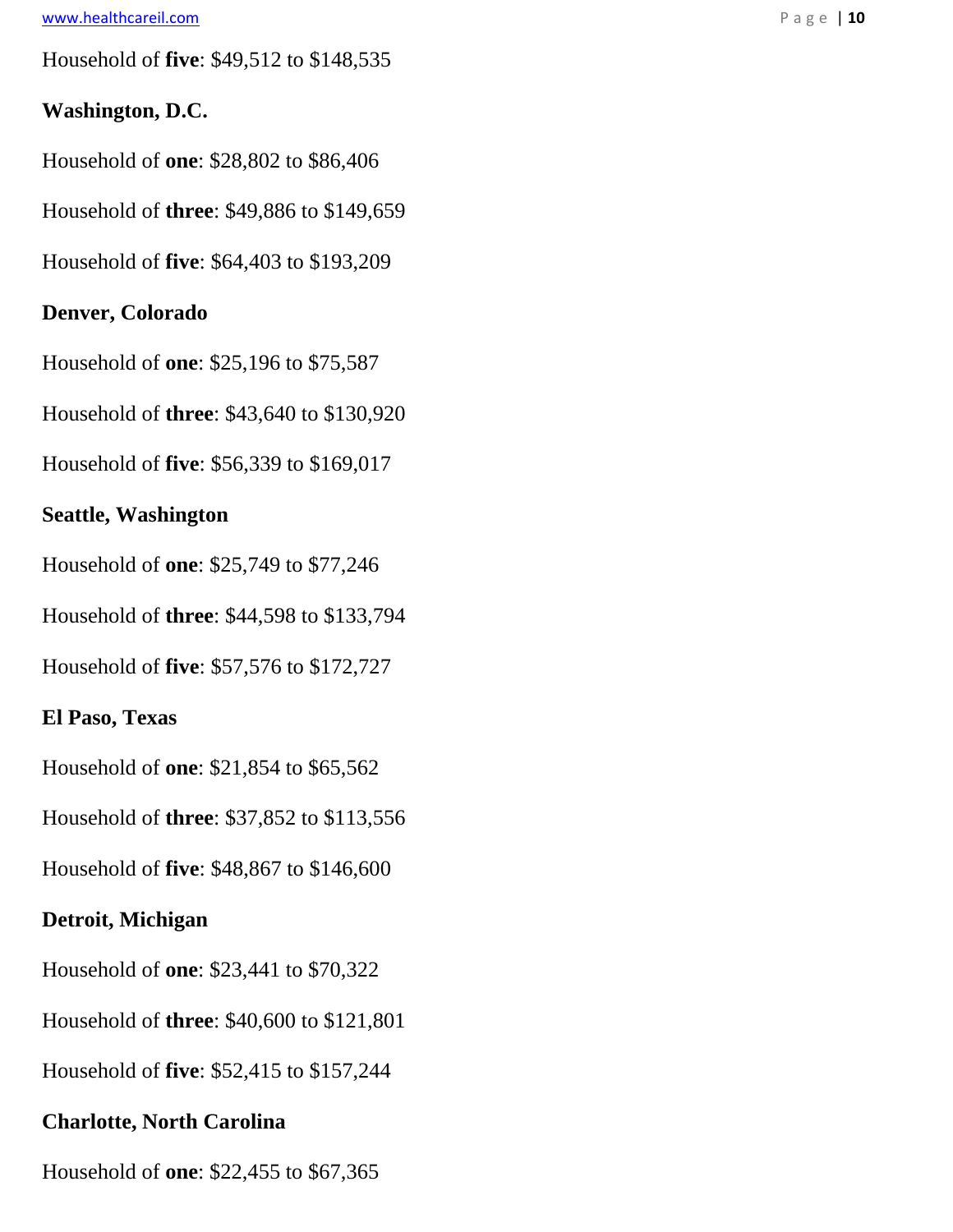#### www.healthcareil.com **blue assumption** and the set of the set of the set of the set of the set of the set of the set of the set of the set of the set of the set of the set of the set of the set of the set of the set of the

Household of **three**: \$38,893 to \$116,679

Household of **five**: \$50,211 to \$150,632

#### **Fort Worth, Texas**

Household of **one**: \$24,234 to \$72,702

Household of **three**: \$41,974 to \$125,923

Household of **five**: \$54,189 to \$162,566

#### **Columbus, Ohio**

Household of **one**: \$22,479 to \$67,437

Household of **three**: \$38,934 to \$116,804

Household of **five**: \$50,265 to \$150,793

#### **San Francisco, California**

Household of **one**: \$28,923 to \$86,766

Household of **three**: \$50,094 to \$150,284

Household of **five**: \$64,672 to \$194,015

#### **Indianapolis, Indiana**

Household of **one**: \$22,503 to \$67,509

Household of **three**: \$38,976 to \$116,929

Household of **five**: \$50,318 to \$150,954

#### **Jacksonville, Florida**

Household of **one**: \$23,104 to \$69,312

Household of **three**: \$40,017 to \$120,052

Household of **five**: \$51,662 to \$154,986

#### **Austin, Texas**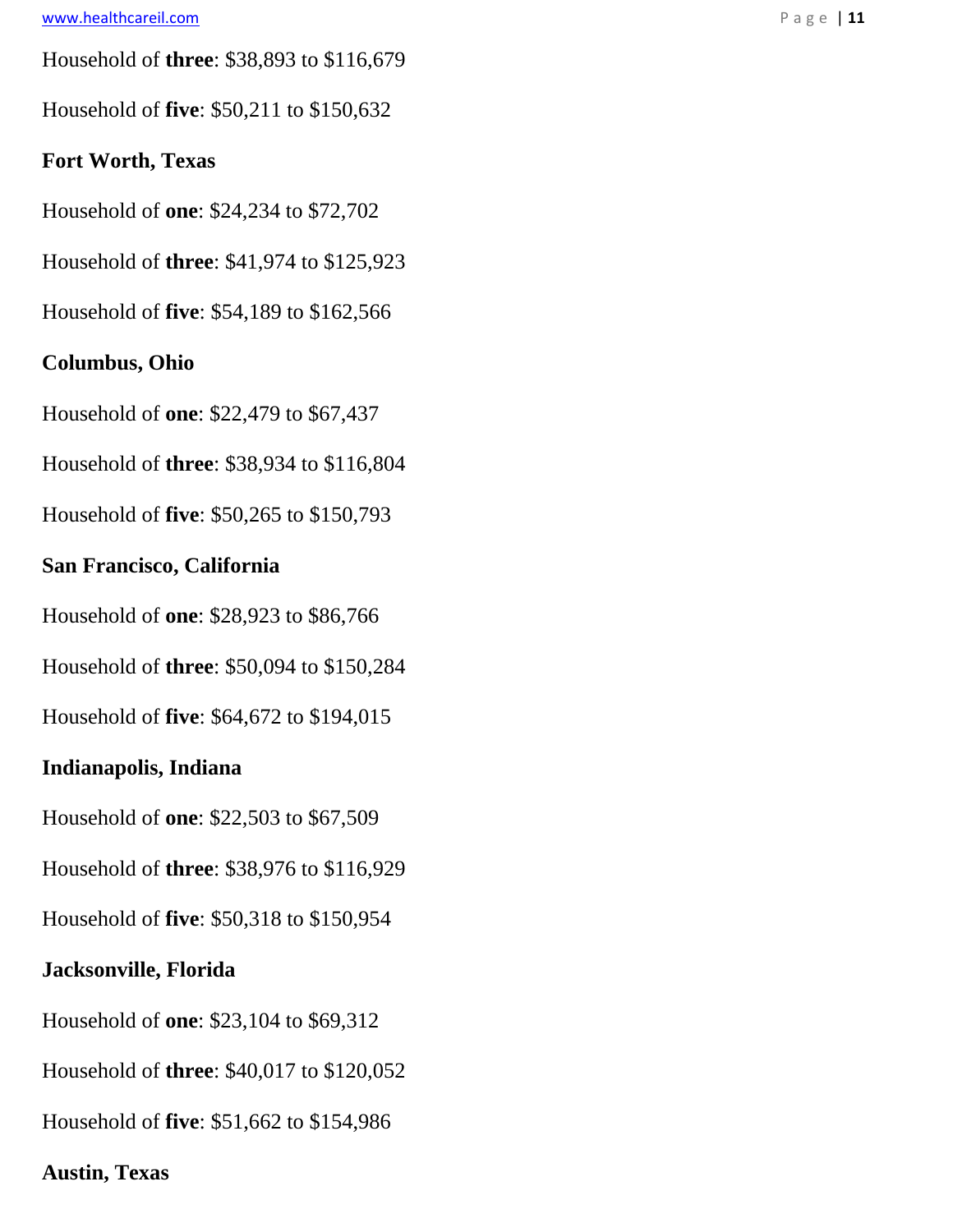#### www.healthcareil.com **blue assumption blue assumption c** and **c** and **p** a g e | **12**

Household of **one**: \$23,729 to \$71,187 Household of **three**: \$41,100 to \$123,300 Household of **five**: \$53,060 to \$159,179 **San Jose, California** Household of **one**: \$29,163 to \$87,488 Household of **three**: \$50,511 to \$151,533 Household of **five**: \$65,210 to \$195,628 **Dallas, Texas** Household of **one**: \$24,234 to \$72,702 Household of **three**: \$41,974 to \$125,923 Household of **five**: \$54,189 to \$162,566 **San Diego, California** Household of **one**: \$28,273 to \$84,819 Household of **three**: \$48,970 to \$146,911 Household of **five**: \$63,221 to \$189,661 **San Antonio, Texas** Household of **one**: \$22,624 to \$67,870 Household of **three**: \$39,184 to \$117,553 Household of **five**: \$50,587 to \$151,761 **Phoenix, Arizona** Household of **one**: \$23,705 to \$71,115 Household of **three**: \$41,058 to \$123,175 Household of **five**: \$53,006 to \$159,018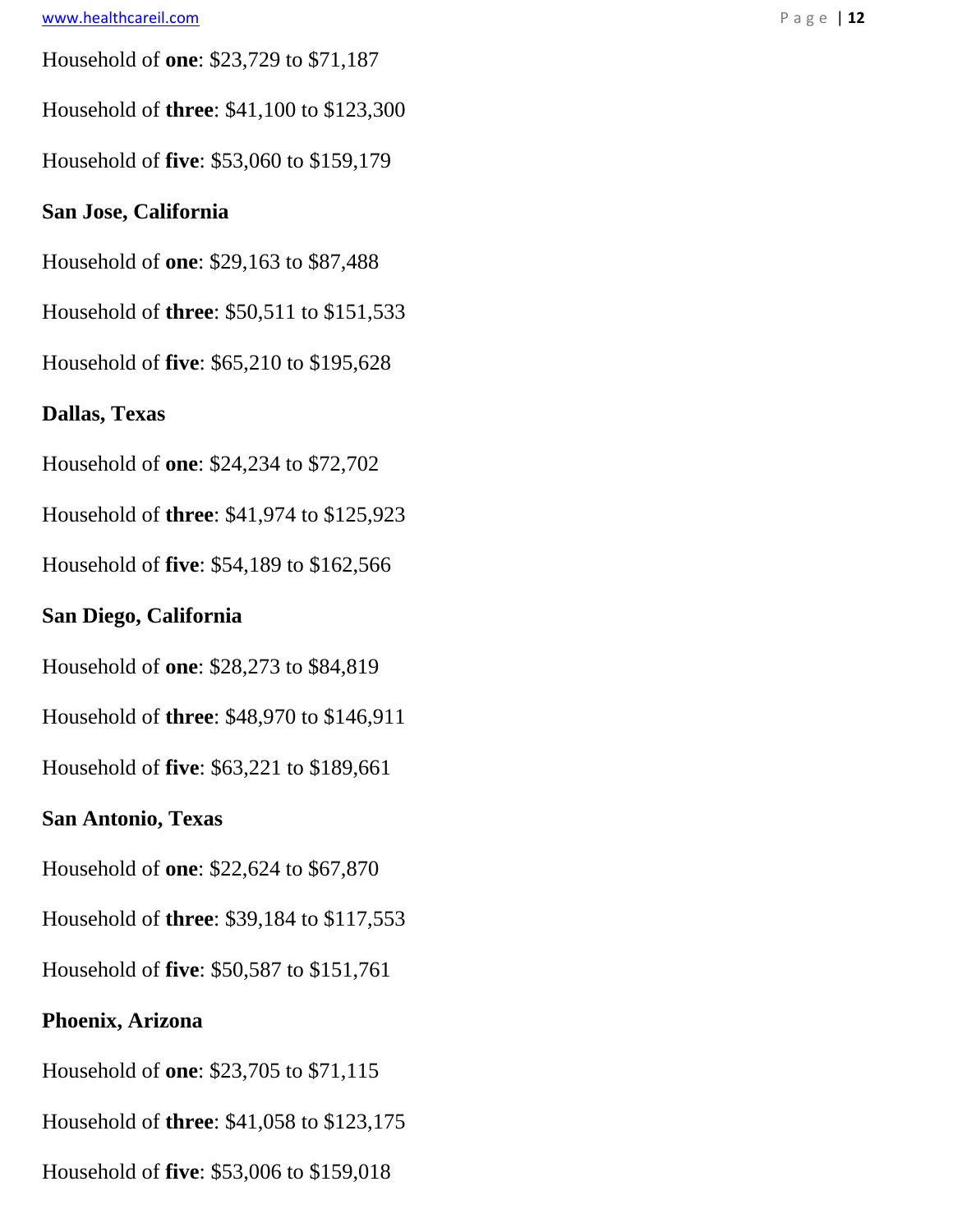#### www.healthcareil.com Page | **13**

#### **Philadelphia, Pennsylvania**

- Household of **one**: \$25,941 to \$77,823
- Household of **three**: \$44,931 to \$134,793
- Household of **five**: \$58,006 to \$174,017

## **Houston, Texas**

- Household of **one**: \$24,186 to \$72,558
- Household of **three**: \$41,891 to \$125,674
- Household of **five**: \$54,082 to \$162,244

## **Chicago, Illinois**

- Household of **one**: \$25,629 to \$76,885
- Household of **three**: \$44,389 to \$133,169
- Household of **five**: \$57,307 to \$171,920

## **Los Angeles, California**

- Household of **one**: \$28,297 to \$84,891
- Household of **three**: \$49,011 to \$147,036
- Household of **five**: \$63,274 to \$189,822

## **New York, New York**

- Household of **one**: \$29,403 to \$88,209
- Household of **three**: \$50,927 to \$152,782
- Household of **five**: \$65,747 to \$197,241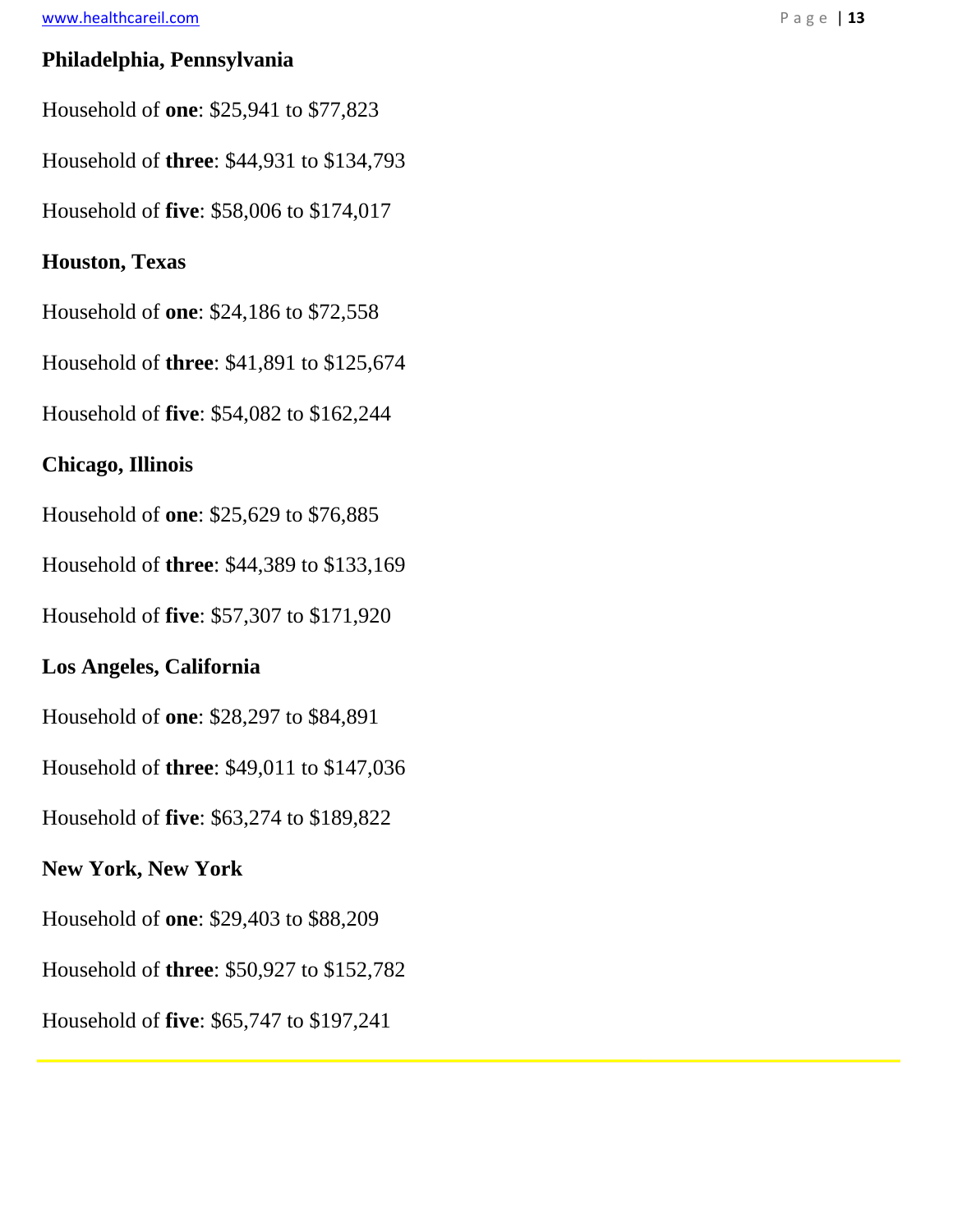# **13 States Without Pension or Social Security Taxes**



USNEWS Emily Brandon, U.S. News & World Report Mon, Apr 3

#### **Reduce your retirement tax bills.**

Retirees can help their savings last longer by moving to a place with lower taxes. These 13 states don't tax Social Security or pension income. However, they have very different property and sales tax rates, which should also be taken into consideration, according to data from Wolters Kluwer Tax & Accounting, the Tax Foundation and the U.S. Census Bureau. Check out these low tax places to retire.

#### **Alabama**

The state of Alabama doesn't tax Social Security benefits or traditional pension payments. Property owners in Alabama paid a median of just \$556 in real estate taxes in 2015. The state sales tax rate is also a relatively low 4 percent, but there may be additional local sales taxes in some areas of the state.

#### **Alaska**

Alaska is the only state with no state income tax and no state sales tax. However, property taxes can be high. Homeowners paid a median of \$2,979 for real estate taxes in 2015.

#### **Florida**

Year-round warm weather isn't the only perk of retirement in Florida. The state doesn't levy an income tax. Real estate taxes were a median of \$1,733 across the state in 2015. The state sales tax rate is 6 percent.

#### **Illinois**

The state of Illinois allows retiree residents to subtract their Social Security income from their adjusted gross income. Income from federally qualified pension plans and IRAs is also generally exempt from state tax. But real estate taxes are high, costing homeowners a median of \$4,101 in 2015. Shoppers also pay a 6.25 percent sales tax on many purchases.

#### **Mississippi**

Pension and annuity payments and income from Keogh plans and IRAs are generally exempt from state tax in Mississippi, and income from Social Security is also not subject to taxation. Median real estate taxes were just \$877 in 2015. However, Mississippi has a relatively high state sales tax rate of 7 percent.

#### **Nevada**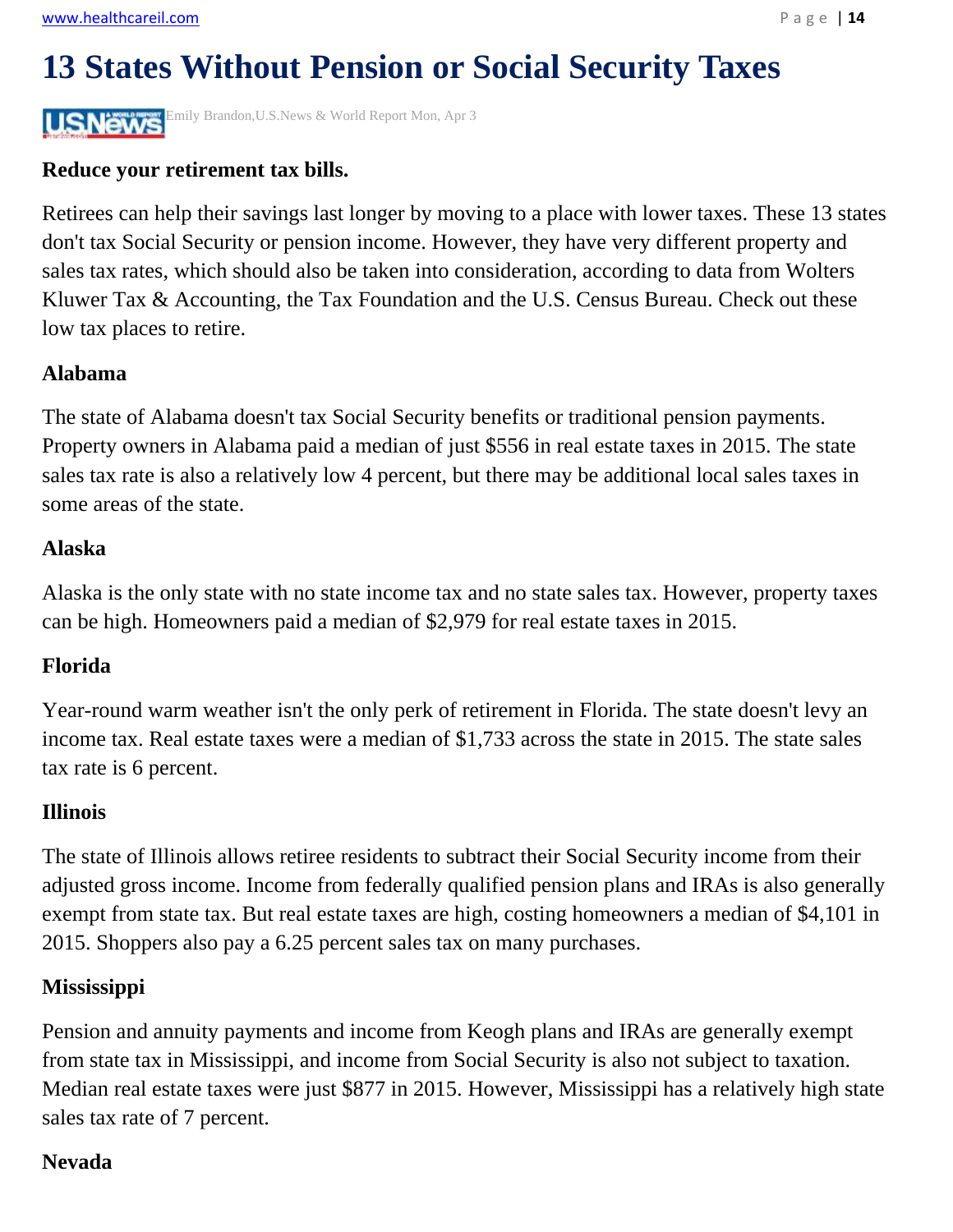The casinos and nightlife could be what draws you to Nevada, but you might stay for the low tax rates. Nevada doesn't have a state income tax. The median real estate tax bill was \$1,529 in 2015. The state sales tax rate is 6.85 percent.

#### **New Hampshire**

The only forms of income New Hampshire taxes is dividends and interest. There is also no state sales tax. Property taxes, however, are among the highest in the country. Homeowners paid a median of \$5,349 for real estate taxes in 2015.

#### **Pennsylvania**

Social Security benefits are not included in taxable income in the state of Pennsylvania. Distributions from 401(k)s and similar types of workplace retirement accounts and IRA withdrawals taken after age 59 1/2 are also generally exempt from state income tax. But retirees will have to pay a 6 percent sales tax on their purchases. The median property tax bill was \$2,671 in 2015.

#### **South Dakota**

South Dakota is another state that doesn't have an income tax. Property owners paid a median of \$2,025 for real estate taxes. There's also a state sales tax of 4.5 percent.

#### **Tennessee**

Dividends and interest are the only forms of income that are taxable in Tennessee, and taxpayers age 65 or older with low incomes are exempt. But watch out for the 7 percent sales tax. Homeowners also paid a median of \$1,099 in real estate taxes.

#### **Texas**

There is no state income tax in Texas, but the state raises revenue in other ways. Property owners faced a median of \$2,755 in real estate taxes in 2015. There's also a 6.25 percent sales tax applied to many purchases.

#### **Washington**

Washington state won't tax your income, but it will tax your property. Homeowners paid a median of \$2,895 for property taxes in 2015. There's also a 6.5 percent sales tax.

#### **Wyoming**

Wyoming doesn't levy an income tax. The sales tax is a relatively low 4 percent. Property taxes were a median of \$1,256 in 2015.